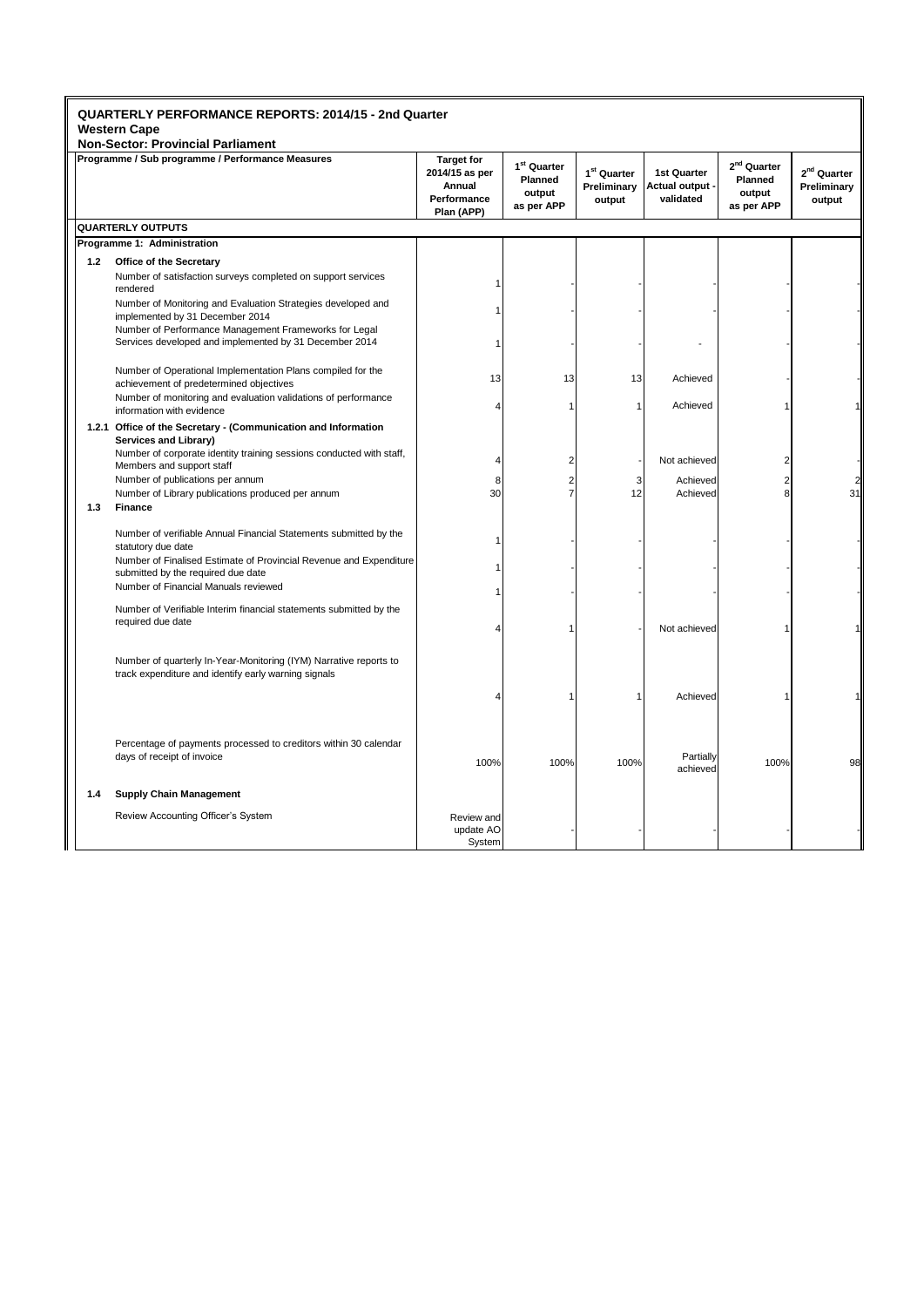|     | Programme / Sub programme / Performance Measures                                                                                                                                                 | <b>Target for</b><br>2014/15 as per<br>Annual<br>Performance<br>Plan (APP) | 1 <sup>st</sup> Quarter<br>Planned<br>output<br>as per APP | 1 <sup>st</sup> Quarter<br>Preliminary<br>output             | 1st Quarter<br>Actual output ·<br>validated | $2^{nd}$ Quarter<br>Planned<br>output<br>as per APP               | 2 <sup>nd</sup> Quarter<br>Preliminary<br>output |
|-----|--------------------------------------------------------------------------------------------------------------------------------------------------------------------------------------------------|----------------------------------------------------------------------------|------------------------------------------------------------|--------------------------------------------------------------|---------------------------------------------|-------------------------------------------------------------------|--------------------------------------------------|
|     | Development and implementation of Procurement Service Delivery<br>Standards                                                                                                                      | Develop and<br>implement<br>Procurement<br>Service Delivery<br>Standards   | Develop<br>Procurement<br>Service<br>Delivery<br>Standards | Procurement<br>Service<br>Delivery<br>Standards<br>Developed | Achieved                                    | Implement<br>Procurement<br>Service<br>Delivery<br>Standards      | Submitted                                        |
|     | Number of Procurement Plan for 2015/16 developed by 30<br>September 2014                                                                                                                         |                                                                            |                                                            |                                                              |                                             |                                                                   |                                                  |
|     | Reviewed Supply Chain Management Manual by 31 March 2015                                                                                                                                         | Review SCM<br>Manual                                                       |                                                            |                                                              |                                             |                                                                   |                                                  |
| 1.5 | Percentage reconciling of Asset Register to actual assets<br><b>Internal Control</b>                                                                                                             | 100%                                                                       |                                                            |                                                              |                                             | 100%                                                              | Not achieved                                     |
|     | Number of progress reports against Financial Management<br>Improvement Plan                                                                                                                      | 2                                                                          |                                                            |                                                              |                                             |                                                                   |                                                  |
|     | Number of Inspection reports issued identifying control gaps in<br>process                                                                                                                       | 3                                                                          |                                                            |                                                              |                                             |                                                                   |                                                  |
|     | Number of follow up inspection reports reflecting progress on                                                                                                                                    | 3                                                                          |                                                            |                                                              |                                             |                                                                   |                                                  |
| 1.6 | Percentage of payment vouchers subjected to post audit<br><b>Human Resources</b>                                                                                                                 | 100%                                                                       | 100%                                                       | 100%                                                         | Achieved                                    | 100%                                                              | 100%                                             |
|     | Operationalised Resources Delegations by 31 December 2014<br>Develop and implementation of Organisational Design                                                                                 | Human<br>Resources<br>Delegations<br>operationalised                       |                                                            |                                                              |                                             |                                                                   |                                                  |
|     | Guidelines/Framework.                                                                                                                                                                            | <b>OD</b> Guidelines<br>Framework<br>developed and<br>implemented          |                                                            |                                                              |                                             | <b>OD</b> Guidelines<br>Framework<br>developed and<br>implemented | 80% Draft in<br>progress                         |
|     | Percentage of planned career and skills development interventions<br>based on Skills Assessment implemented                                                                                      | 80%                                                                        | 70%                                                        | 0%                                                           | Not achieved                                | 80%                                                               | N/A                                              |
| 1.7 | <b>Information Technology</b><br>Percentage of new and returning Members provided with the<br>required technology, as per the Member's Facility Guide                                            | 100%                                                                       |                                                            |                                                              |                                             | 100%                                                              | 100%                                             |
|     | Number of feasibility studies conducted on the establishment of an<br>off-site recovery site<br>Number of Infrastructure Standard Operating Procedures                                           | 1                                                                          |                                                            |                                                              |                                             | 1<br>2                                                            | 20%<br>50%                                       |
|     | implemented<br>Number of Helpdesks upgraded to conform to Information                                                                                                                            |                                                                            |                                                            |                                                              |                                             |                                                                   |                                                  |
|     | Technology Infrastructure Library (ITIL) standards<br>Number of feasibility studies conducted for the implementation of<br>ERP system<br>Number of Project Management best practise competencies |                                                                            |                                                            |                                                              |                                             |                                                                   | 20%                                              |
|     | implemented<br>Number of IT Governance Framework implemented                                                                                                                                     | -1                                                                         |                                                            |                                                              |                                             |                                                                   |                                                  |
| 1.8 | <b>Security and Facilities Management</b><br>Review Accommodation Plan (include needs assessment of<br>Members)                                                                                  | Review                                                                     |                                                            |                                                              |                                             | Review                                                            | Accomodation                                     |
|     |                                                                                                                                                                                                  | Accommodation<br>Plan                                                      |                                                            |                                                              |                                             | Accommodatio<br>n Plan                                            | plan reviewed                                    |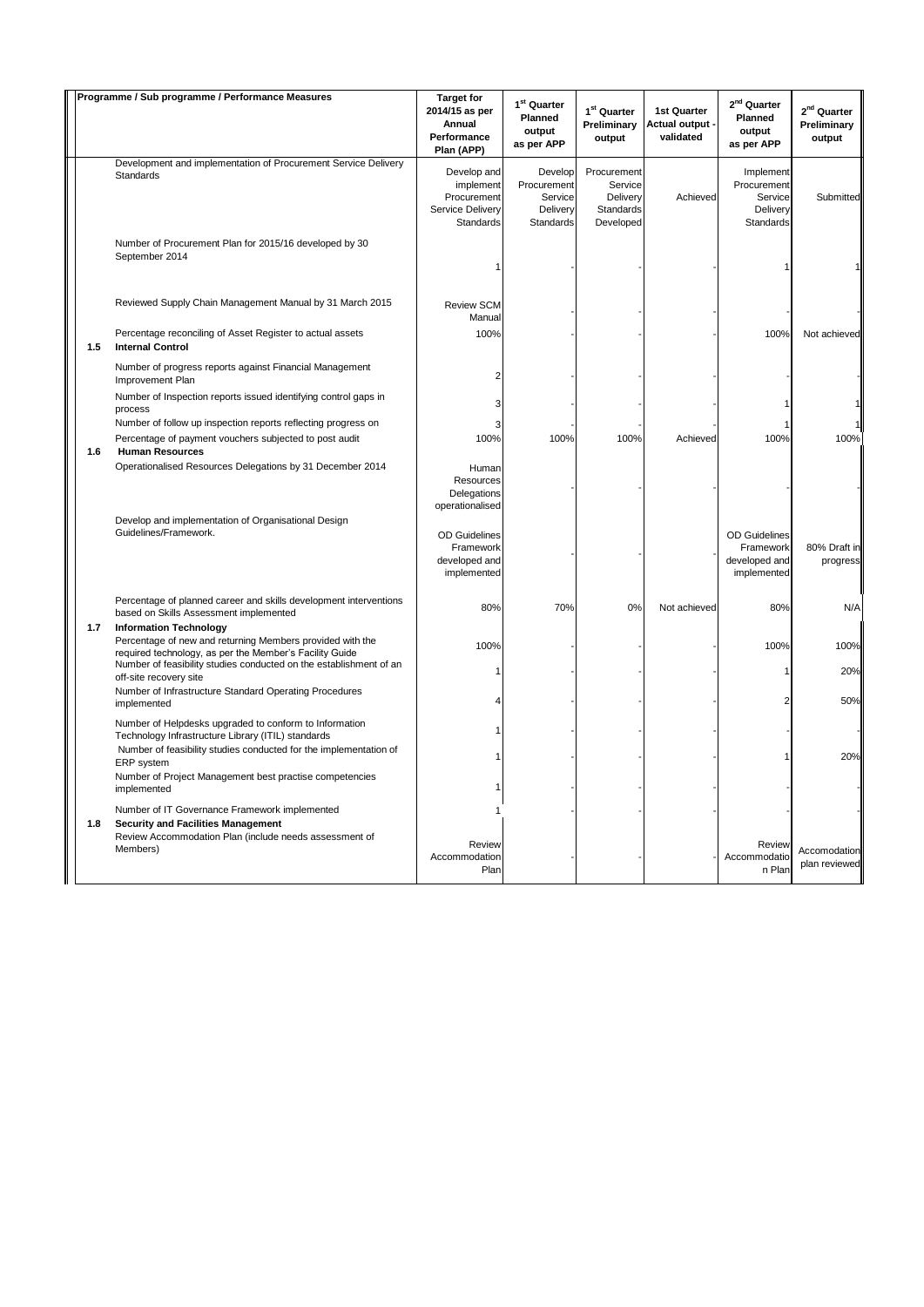|     | Programme / Sub programme / Performance Measures                                                                                                                                  | <b>Target for</b><br>2014/15 as per<br>Annual<br>Performance<br>Plan (APP) | 1 <sup>st</sup> Quarter<br>Planned<br>output<br>as per APP              | 1 <sup>st</sup> Quarter<br>Preliminary<br>output                        | <b>1st Quarter</b><br><b>Actual output -</b><br>validated | $2nd$ Quarter<br>Planned<br>output<br>as per APP | 2 <sup>nd</sup> Quarter<br>Preliminary<br>output                                                          |
|-----|-----------------------------------------------------------------------------------------------------------------------------------------------------------------------------------|----------------------------------------------------------------------------|-------------------------------------------------------------------------|-------------------------------------------------------------------------|-----------------------------------------------------------|--------------------------------------------------|-----------------------------------------------------------------------------------------------------------|
|     | Number of security initiatives implemented as per Security Plan                                                                                                                   | $\overline{2}$                                                             |                                                                         |                                                                         |                                                           |                                                  |                                                                                                           |
|     | Number of Sections utilising the approved File Plan in collaboration<br>with the Enterprise Content Management System                                                             | 4                                                                          |                                                                         | Manual<br>Records kept<br>of sections<br>using new file<br>plan         | Not achieved                                              |                                                  |                                                                                                           |
|     | Number of standard operating procedure manuals developed                                                                                                                          | 3                                                                          | (Transport)                                                             | 1 SOP<br>developed                                                      | Achieved                                                  | (Security)                                       | SOP for<br>security<br>developed                                                                          |
|     | Number of Health and Safety inspections to identify risk and monitor<br>the implementation of remedial measures                                                                   | Δ                                                                          |                                                                         | Inspection<br>reports<br>completed<br>and remedial<br>action            | Achieved                                                  | 1                                                | Checklist<br>completed by<br>OHS reps and<br>submitted to<br>Manager: SFM<br>for comments<br>and remedial |
|     | Programme 2: Facilities for Members and Political Parties                                                                                                                         |                                                                            |                                                                         | implemented                                                             |                                                           |                                                  | action.                                                                                                   |
| 2.1 | <b>Facilities and Benefits for Members</b><br>Guide to Member's Facilities revised and implemented by 30 June<br>2014                                                             | Guide to<br>Member's<br><b>Facilities revised</b><br>and<br>implemented    | Guide to<br>Member's<br><b>Facilities</b><br>revised and<br>implemented | Guide to<br>Member's<br><b>Facilities</b><br>revised and<br>implemented | Achieved                                                  |                                                  |                                                                                                           |
|     | Develop Standard Operating Procedure (SOP) for the Guide to<br>Member's Facilities by 30 June 2014<br>Baseline: No SOP existed before                                             | SOP developed                                                              | SOP<br>developed                                                        | Draft SOP<br>developed                                                  | Not achieved                                              |                                                  |                                                                                                           |
|     | Comprehensive Orientation Plan for Members implemented and<br>programme assessed by 31 March 2015                                                                                 | <b>Orientation Plan</b><br>implemented and<br>assessed                     |                                                                         |                                                                         |                                                           | Orientation<br>Plan<br>implemented               | Orientation<br>Plan<br>implemented                                                                        |
|     | Number of working days after receipt of required documents in terms<br>of the Member's Facilities Guide to process claims                                                         | 7                                                                          |                                                                         | 5                                                                       | Achieved                                                  | $\overline{7}$                                   |                                                                                                           |
| 2.2 | <b>Political Parties Support Services</b><br>Number of working days after receipt of required documents in terms<br>of the Member's Facilities Guide to process transfer payments | 7                                                                          |                                                                         | 5                                                                       | Achieved                                                  | $\overline{7}$                                   |                                                                                                           |
|     | <b>Programme 3: Parliamentary Services</b>                                                                                                                                        |                                                                            |                                                                         |                                                                         |                                                           |                                                  |                                                                                                           |
| 3.1 | <b>Plenary Support</b><br>Percentage of procedural support services provided to all plenaries<br>programmed as per approved parliamentary programme                               | 100%                                                                       | 100%                                                                    | 100%                                                                    | Achieved                                                  | 100%                                             | 100%                                                                                                      |
|     | Percentage of procedural advice provided to Presiding Officers and<br>Number of working days taken after a Sitting to communicate House<br>Resolutions to third parties           | 100%<br>15                                                                 | 100%<br>15                                                              | 100%<br>100%                                                            | Achieved<br>Achieved                                      | 100%<br>15                                       | 100%<br>15                                                                                                |
| 3.2 | <b>Committee Support</b><br>Percentage of committee support provided, in accordance with the<br>Percentage of requested research services provided to Committees,                 | 100%                                                                       | 100%                                                                    | 100%                                                                    | Achieved                                                  | 100%                                             | 99%                                                                                                       |
|     | senior management and presiding officers in accordance with the<br>approved Standard Operating Procedure for Committees (SOP)                                                     | 100%                                                                       | 100%                                                                    | 100%                                                                    | Achieved                                                  | 100%                                             | 99%                                                                                                       |